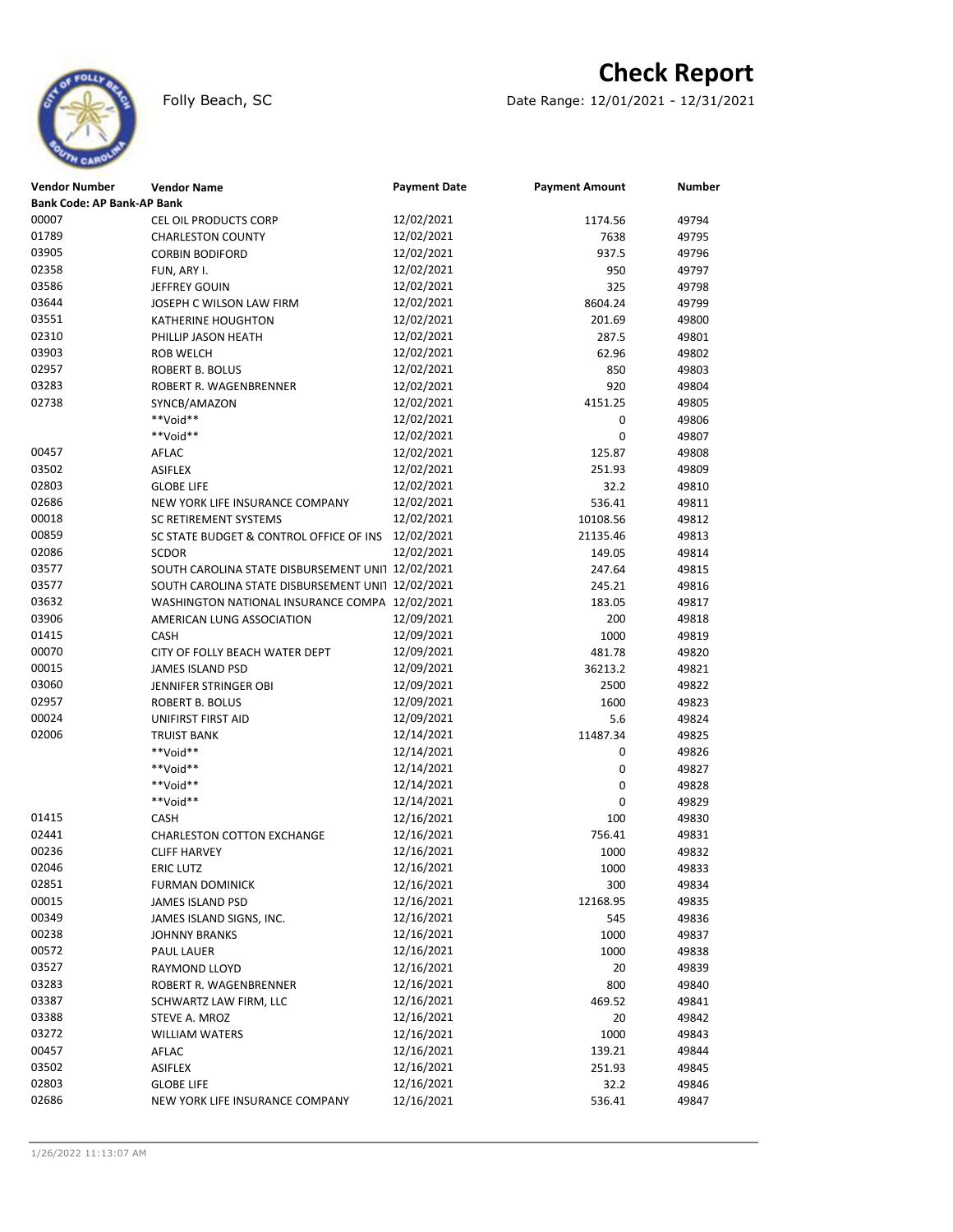| <b>Vendor Number</b> | <b>Vendor Name</b>                                | <b>Payment Date</b> | <b>Payment Amount</b> | Number    |
|----------------------|---------------------------------------------------|---------------------|-----------------------|-----------|
| 00018                | <b>SC RETIREMENT SYSTEMS</b>                      | 12/16/2021          | 34406.14              | 49848     |
| 00859                | SC STATE BUDGET & CONTROL OFFICE OF INS           | 12/16/2021          | 19336.95              | 49849     |
|                      | **Void**                                          | 12/16/2021          | 0                     | 49850     |
| 02086                | <b>SCDOR</b>                                      | 12/16/2021          | 149.05                | 49851     |
| 03577                | SOUTH CAROLINA STATE DISBURSEMENT UNI1 12/16/2021 |                     | 245.21                | 49852     |
| 03577                | SOUTH CAROLINA STATE DISBURSEMENT UNI1 12/16/2021 |                     | 247.64                | 49853     |
| 03632                | WASHINGTON NATIONAL INSURANCE COMPA 12/16/2021    |                     | 183.05                | 49854     |
| 02809                | SPARTAN FIRE & EMERGENCY                          | 12/20/2021          | 1568374.2             | 49855     |
| 00153                | <b>B &amp; C UTILITIES</b>                        | 12/23/2021          | 6922                  | 49856     |
| 02299                | CHARLESTON COUNTY REVENUE COLLECTION: 12/23/2021  |                     | 1761.2                | 49857     |
| 03607                | ELLIOTT DAVIS, LLC                                | 12/23/2021          | 18413.58              | 49858     |
| 02125                | FOLLY BEACH SENIOR CITIZENS CLUB                  | 12/23/2021          | 1150                  | 49859     |
| 03731                | <b>GO STORE IT FOLLY ROAD</b>                     | 12/23/2021          | 282                   | 49860     |
| 00238                | <b>JOHNNY BRANKS</b>                              | 12/23/2021          | 684.5                 | 49861     |
| 00252                | LIMEHOUSE PRODUCE, INC.                           | 12/23/2021          | 296.7                 | 49862     |
| 00859                | SC STATE BUDGET & CONTROL OFFICE OF INS           | 12/23/2021          | 549.4                 | 49863     |
| 03851                | <b>SEAN DOVE</b>                                  | 12/23/2021          | 420                   | 49864     |
| 00106                | STATE FISCAL ACCOUNTABLILITY AUTHORITY            | 12/23/2021          | 4939.5                | 49865     |
| 02738                | SYNCB/AMAZON                                      | 12/23/2021          | 2887.03               | 49866     |
|                      | **Void**                                          | 12/23/2021          | 0                     | 49867     |
|                      | **Void**                                          | 12/23/2021          | 0                     | 49868     |
| 03140                | ALEN, INC                                         | 12/02/2021          | 1020                  | APA000012 |
| 03667                | ALTERNATIVE STAFFING, INC                         | 12/02/2021          | 1983                  | APA000013 |
| 00602                | AMERICAN LEGAL PUBLISHING CORPORATION 12/02/2021  |                     | 161.94                | APA000014 |
| 02804                | APPALACHAIN SPRINGS BOTTLE WATER                  | 12/02/2021          | 43.6                  | APA000015 |
| 01915                | AT&T                                              | 12/02/2021          | 239.46                | APA000016 |
| 01915                | AT&T                                              | 12/02/2021          | 42.76                 | APA000017 |
| 01915                | AT&T                                              | 12/02/2021          | 296.68                | APA000018 |
| 01915                | AT&T                                              | 12/02/2021          | 1041.03               | APA000019 |
| 01749                | BEHAVIORAL SYSTEMS, LLC                           | 12/02/2021          | 125                   | APA000020 |
| 02377                | BESTWAY APPLIANCE REPAIR, INC                     | 12/02/2021          | 525.88                | APA000021 |
| 03710                | <b>BLACK MULE PRINT SERVICES</b>                  | 12/02/2021          | 342.63                | APA000022 |
| 03004                | BOUND TREE MEDICAL, LLC                           | 12/02/2021          | 168.94                | APA000023 |
| 02319                | <b>BOYLES ENTERPRISES LLC</b>                     | 12/02/2021          | 687.77                | APA000024 |
| 03396                | COMCAST                                           | 12/02/2021          | 45.28                 | APA000025 |
| 02785                | CONSOLIDATED PIPE & SUPPLY CO                     | 12/02/2021          | 8436.6                | APA000026 |
| 02278                | DUNCAN PARNELL, INC                               | 12/02/2021          | 75                    | APA000027 |
| 00440                | FERGUSON ENTERPRISES, INC.                        | 12/02/2021          | 493.09                | APA000028 |
| 02683                | FORTILINE, INC                                    | 12/02/2021          | 123.21                | APA000029 |
| 02466                | FRASIER TIRE SERVICE, INC                         | 12/02/2021          | 995.77                | APA000030 |
| 02862                | LESSLIE WELDING & FABRICATING INC                 | 12/02/2021          | 555                   | APA000031 |
| 03542                | NESTLE WATERS NORTH AMERICA                       | 12/02/2021          | 41.63                 | APA000032 |
| 00329                | PITNEY BOWES                                      | 12/02/2021          | 187.5                 | APA000033 |
| 00045                | PRIORITY LANDSCAPING                              | 12/02/2021          | 813.75                | APA000034 |
| 00016                | RICOH USA, INC                                    | 12/02/2021          | 223.31                | APA000035 |
| 03182                | THE SHERWIN WILLIAMS CO                           | 12/02/2021          | 169.05                | APA000036 |
| 02182                | TYLER TECHNOLOGIES, INC                           | 12/02/2021          | 6395.55               | APA000037 |
| 02978                | UNIFIRST CORPORATION                              | 12/02/2021          | 1377.53               | APA000038 |
| 01944                | VC3                                               | 12/02/2021          | 11044.15              | APA000039 |
| 02206                | VOYAGER FLEET SYSTEMS, INC.                       | 12/02/2021          | 7478.06               | APA000040 |
| 03061                | ALL SEASONS LANDSCAPE & MAINTENANCE LL 12/09/2021 |                     | 5522.85               | APA000045 |
| 01546                | ALL SEASONS TRUE VALUE                            | 12/09/2021          | 87.15                 | APA000046 |
| 03667                | ALTERNATIVE STAFFING, INC                         | 12/09/2021          | 1140                  | APA000047 |
| 00602                | AMERICAN LEGAL PUBLISHING CORPORATION 12/09/2021  |                     | 11.7                  | APA000048 |
| 00003                | AT&T                                              | 12/09/2021          | 807.92                | APA000049 |
| 00316                | <b>CHARLESTON WATER SYSTEM</b>                    | 12/09/2021          | 48656.98              | APA000050 |
| 03396                | COMCAST                                           | 12/09/2021          | 145.01                | APA000051 |
| 03396                | COMCAST                                           | 12/09/2021          | 145.01                | APA000052 |
| 01914                | DAVIS & FLOYD                                     | 12/09/2021          | 3170                  | APA000053 |
| 00440                | FERGUSON ENTERPRISES, INC.                        | 12/09/2021          | 383.33                | APA000054 |
| 03657                | MAGNOLIA REPORTING, LLC                           | 12/09/2021          | 48                    | APA000055 |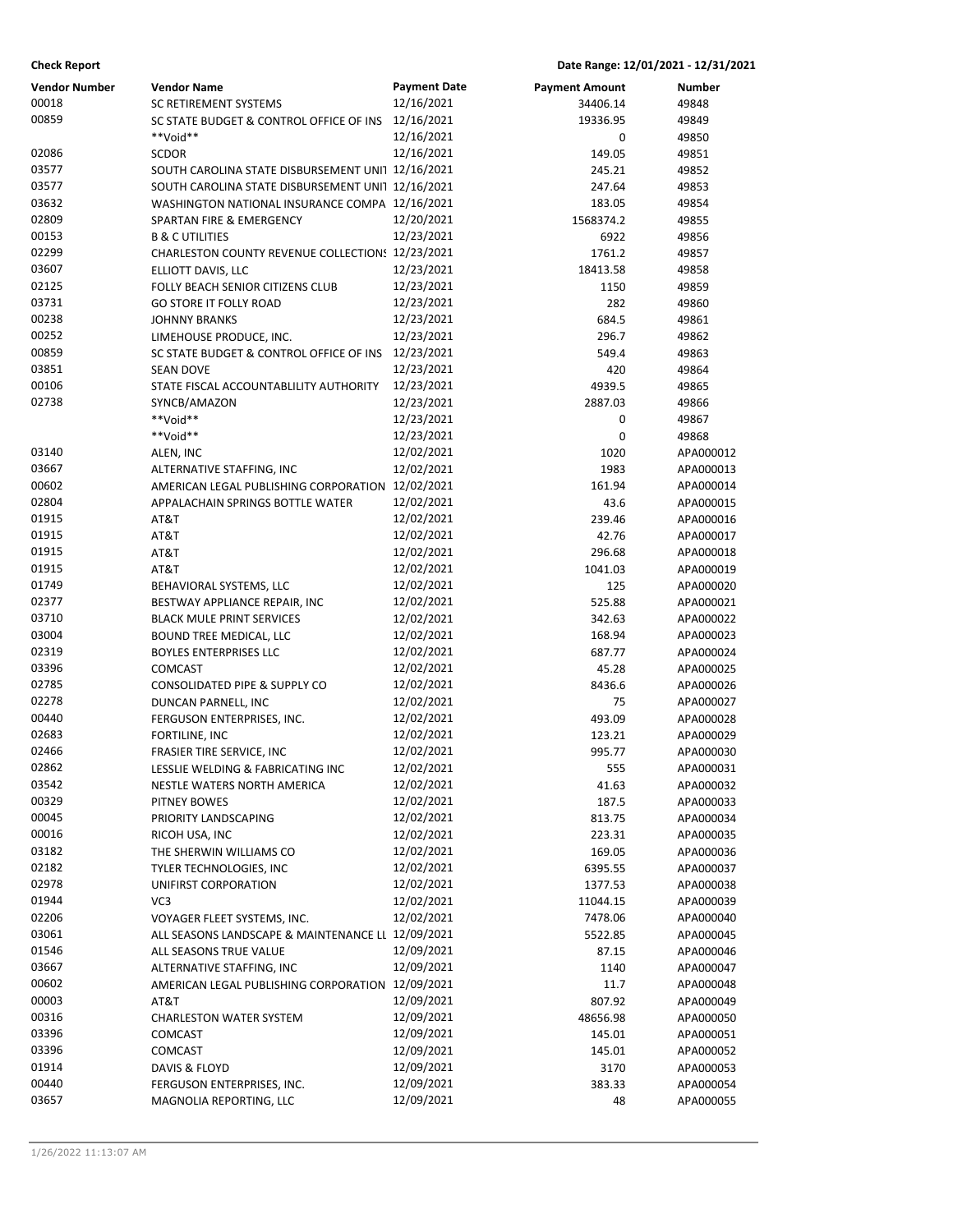| <b>Check Report</b>  |                                                  |                     | Date Range: 12/01/2021 - 12/31/2021 |           |
|----------------------|--------------------------------------------------|---------------------|-------------------------------------|-----------|
| <b>Vendor Number</b> | Vendor Name                                      | <b>Payment Date</b> | <b>Payment Payment Amount</b>       | Number    |
| 00017                | OFFICE DEPOT                                     | 12/09/2021          | 146.22                              | APA000056 |
| 03393                | PAUL J. LAIN                                     | 12/09/2021          | 4850                                | APA000057 |
| 00020                | <b>POST &amp; COURIER</b>                        | 12/09/2021          | 88.02                               | APA000058 |
| 00045                | PRIORITY LANDSCAPING                             | 12/09/2021          | 300                                 | APA000059 |
| 01936                | QUILL LLC                                        | 12/09/2021          | 46.85                               | APA000060 |
| 03149                | READ'S UNIFORMS INC                              | 12/09/2021          | 64.3                                | APA000061 |
| 03077                | ROBERT SCHNEIDER                                 | 12/09/2021          | 4900                                | APA000062 |
| 03126                | SAFEBUILT CAROLINAS INC                          | 12/09/2021          | 180                                 | APA000063 |
| 03725                | SCA OF SC, LLC                                   | 12/09/2021          | 1500                                | APA000064 |
| 00560                | UNITED SITE NATURE'S CALLING                     | 12/09/2021          | 1078.35                             | APA000065 |
| 03408                | WEST PUBLISHING CORPORATION                      | 12/09/2021          | 3150.2                              | APA000066 |
| 03230                | WESTON & SAMPSON ENGINEERS, INC                  | 12/09/2021          | 3750                                | APA000067 |
| 03100                | WOOD ENVIRONMENT & INFRASTRUCTURE S( 12/09/2021  |                     | 1960.75                             | APA000068 |
| 03667                | ALTERNATIVE STAFFING, INC                        | 12/16/2021          | 1920                                | APA000069 |
| 03001                | <b>AQUATIC ANALYTICS LLC</b>                     | 12/16/2021          | 335                                 | APA000070 |
| 01915                | AT&T                                             | 12/16/2021          | 101.15                              | APA000071 |
| 02072                | AT&T                                             | 12/16/2021          | 390.13                              | APA000072 |
| 03908                | <b>BBG, INC</b>                                  | 12/16/2021          | 4000                                | APA000073 |
| 01749                | BEHAVIORAL SYSTEMS, LLC                          | 12/16/2021          | 250                                 | APA000074 |
| 03710                | <b>BLACK MULE PRINT SERVICES</b>                 | 12/16/2021          | 395.14                              | APA000075 |
| 01084                | <b>BOOTJACK, INC</b>                             | 12/16/2021          | 107.9                               | APA000076 |
| 00027                | <b>CAROLINA INTERNATIONAL TRUCKS</b>             | 12/16/2021          | 52.31                               | APA000077 |
| 00040                | <b>DOMINION ENERGY</b>                           | 12/16/2021          | 10229.99                            | APA000078 |
| 00440                | FERGUSON ENTERPRISES, INC.                       | 12/16/2021          | 86.66                               | APA000079 |
| 03750                | <b>GRANICUS, LLC</b>                             | 12/16/2021          | 21016.74                            | APA000080 |
| 00554                | LIBERTY FIRE PROTECTION, INC.                    | 12/16/2021          | 1346.17                             | APA000081 |
| 00702                | LOWE'S COMPANIES, INC.                           | 12/16/2021          | 629.8                               | APA000082 |
| 01040                | O'CONNOR, INC.                                   | 12/16/2021          | 576                                 | APA000083 |
| 00045                | PRIORITY LANDSCAPING                             | 12/16/2021          | 220                                 | APA000084 |
| 01936                | <b>QUILL LLC</b>                                 | 12/16/2021          | 65.38                               | APA000085 |
| 03149                | READ'S UNIFORMS INC                              | 12/16/2021          | 2540.79                             | APA000086 |
| 00016                | RICOH USA, INC                                   | 12/16/2021          | 173.66                              | APA000087 |
| 00016                | RICOH USA, INC                                   | 12/16/2021          | 300                                 | APA000088 |
| 00016                | RICOH USA, INC                                   | 12/16/2021          | 206.81                              | APA000089 |
| 02957                | ROBERT B. BOLUS                                  | 12/16/2021          | 1400                                | APA000090 |
| 03773                | ROBERT HALF INTERNATIONAL                        | 12/16/2021          | 354.34                              | APA000091 |
| 03614                | SAFEWARE, INC                                    | 12/16/2021          | 141.01                              | APA000092 |
| 03594                | SATELLITE INDUSTRIES, INC                        | 12/16/2021          | 446.95                              | APA000093 |
| 02845                | SEACOAST SUPPLY, LLC                             | 12/16/2021          | 446.9                               | APA000094 |
| 02680                | TRASH GURL, LLC                                  | 12/16/2021          | 1500                                | APA000095 |
| 00024                | UNIFIRST FIRST AID                               | 12/16/2021          | 428.8                               | APA000096 |
| 01944                | VC3                                              | 12/16/2021          | 1836                                | APA000097 |
| 01185                | <b>VERIZON WIRELESS</b>                          | 12/16/2021          | 1675.27                             | APA000098 |
| 02787                | VIEO DESIGN LLC                                  | 12/16/2021          | 97                                  | APA000099 |
| 03667                | ALTERNATIVE STAFFING, INC                        | 12/23/2021          | 2363.25                             | APA000100 |
| 00602                | AMERICAN LEGAL PUBLISHING CORPORATION 12/23/2021 |                     | 50                                  | APA000101 |
| 01915                | AT&T                                             | 12/23/2021          | 1041.03                             | APA000102 |
| 01915                | AT&T                                             | 12/23/2021          | 175                                 | APA000103 |
| 01915                | AT&T                                             | 12/23/2021          | 42.76                               | APA000104 |
| 01915                | AT&T                                             | 12/23/2021          | 296.68                              | APA000105 |
| 03109                | KENBERMA PRODUCTS INC                            | 12/23/2021          | 218.95                              | APA000106 |
| 03393                | PAUL J. LAIN                                     | 12/23/2021          | 2950                                | APA000107 |
| 03891                | PROLEGAL DISCOVERY SOLUTIONS, INC                | 12/23/2021          | 71.68                               | APA000108 |
| 02957                | ROBERT B. BOLUS                                  | 12/23/2021          | 2550                                | APA000109 |
| 01210                | SEGRA                                            | 12/23/2021          | 3465.78                             | APA000110 |
| 03204                | STRYKER SALES CORPORATION                        | 12/23/2021          | 4131.97                             | APA000111 |